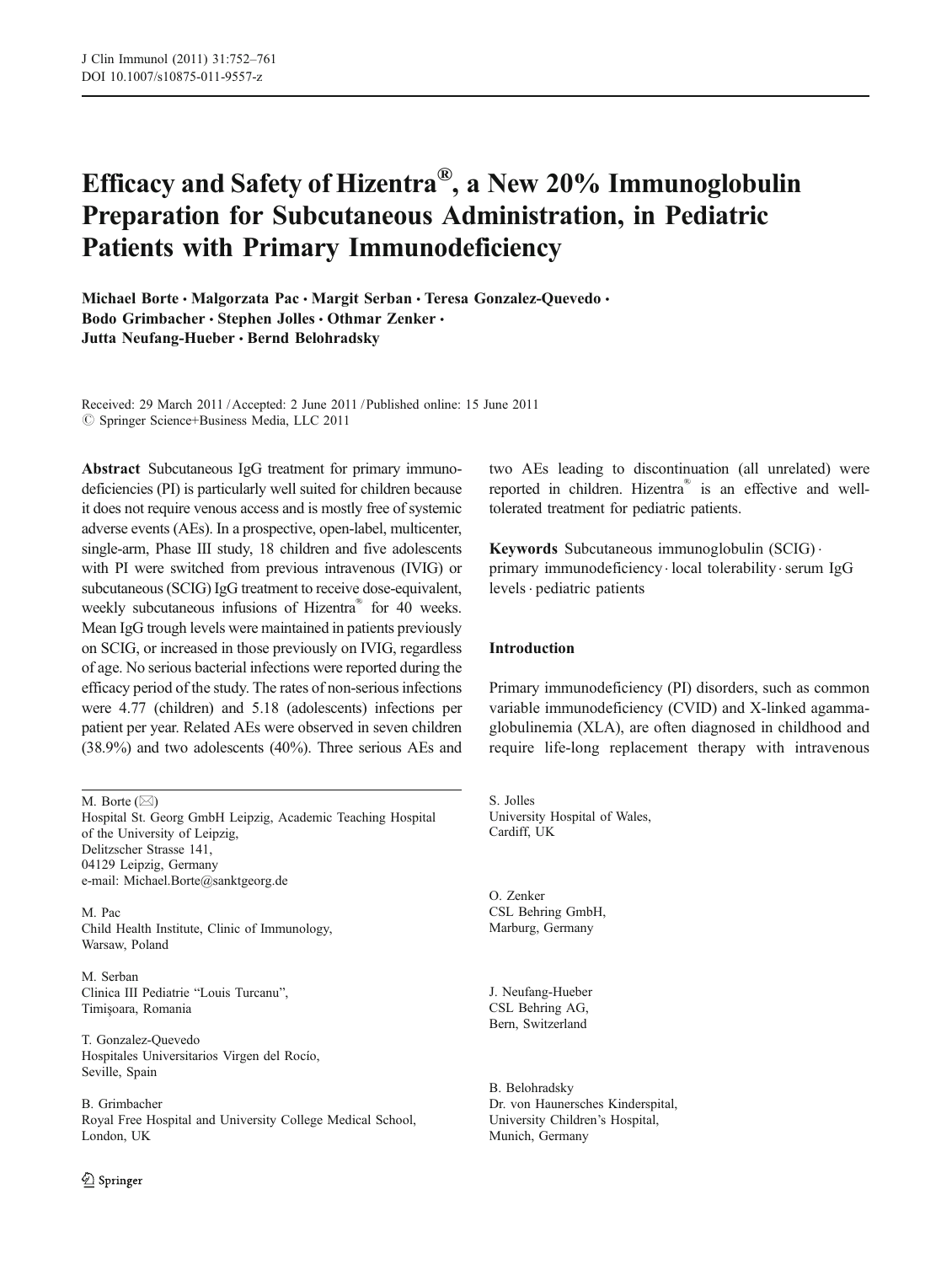(IVIG) or subcutaneous (SCIG) IgG [\[1](#page-8-0)–[5](#page-9-0)]. Patients with PI are predisposed to recurrent respiratory, skin, or gastrointestinal infections that may lead to chronic damage. IgG replacement is an effective therapy, usually administered intravenously [[6](#page-9-0)–[12](#page-9-0)]. Subcutaneous IgG administration, which is an increasingly widely used alternative, is particularly suitable for children, as it does not require venous access and is mostly free of systemic adverse events (AEs) [\[13](#page-9-0)–[17\]](#page-9-0). Moreover, compared to adults, children require lower volumes for the infusion of prescribed doses, which makes them well suited for SCIG therapy.

Therapy with the newly developed, highly concentrated SCIG products can be easily integrated into daily activities, thus offering patients more flexibility. Hizentra® (IgPro20, approved in the USA in March 2010) is a new 20% liquid formulation with stability at 25°C for at least 24 months, which has high purity and proven pathogen safety [\[18](#page-9-0)–[20\]](#page-9-0). Hizentra® can be administered at relatively high infusion rates, which, together with low infusion volumes, contributes to potentially short infusion times.

In this prospective, open-label, multicenter, single-arm, Phase III study (NCT00542997), the efficacy and tolerability of Hizentra® were evaluated in patients switched from previous IVIG or SCIG therapy at equivalent doses [[21\]](#page-9-0). The rationale for using SCIG doses equivalent to previous IVIG or SCIG dosing was based on the European experience showing that SCIG administered at doses equivalent to IVIG is sufficient to achieve comparable IgG trough levels in patients with PI. This approach is reflected in the European Medicines Agency requirement to show that equivalent serum IgG levels can be achieved with the same doses [\[22\]](#page-9-0). Here we report efficacy and safety results in pediatric patients in comparison with adults.

## Patients and Methods

## Patients

Eighteen children (2–11 years) and five adolescents (12– 15 years) with CVID, XLA, or autosomal recessive agammaglobulinemia were enrolled in the study. Major inclusion criteria were stable IVIG therapy at regular 3- or 4-week intervals or weekly SCIG therapy for at least 6 months before study start, at a monthly dose of 0.2 to 0.8 g/kg body weight (bw), and at least three documented serum IgG trough levels of  $\geq$ 5 g/L. Patients who had never been treated with immunoglobulin replacement therapy were excluded from the study. Patients were also excluded if they had any condition that was likely to interfere with evaluation of the study medication or satisfactory conduct of the study. Detailed description of inclusion and exclusion criteria is given elsewhere [\[21](#page-9-0)].

This study was conducted in accordance with the International Conference on Harmonization Good Clinical Practice guidelines and the Declaration of Helsinki. The study protocol and all other study-related documents were reviewed and approved by the appropriate local Independent Ethics Committees. Written informed consent was obtained from all patients or patients' parents or legal guardians.

# Study Design

This was a prospective, open-label, multicenter, single-arm, Phase III study with a 12-week wash-in/wash-out period followed by a 28-week efficacy period [[21\]](#page-9-0). A pharmacokinetic (PK) substudy was conducted in week  $28 \pm 1$ , in which nine children and three adolescents participated.

The primary objective of this study was to show that sustained serum IgG levels can be achieved with IgG doses comparable to previous IgG treatment. Individual IgG doses were equivalent to previous IVIG or SCIG doses, with weekly administrations. Dose adjustments were made in the wash-in/wash-out period in case IgG trough levels were  $\leq$   $\frac{g}{L}$ .

Premedication prior to infusion for alleviating AEs was not allowed. Oral and parenteral steroids were allowed if the average daily dose was  $\leq 0.15$  mg of prednisone equivalent per kilogram per day. Local anesthetics could be used before infusion to reduce the pain associated with needle insertion if required.

Hizentra® was administered subcutaneously using infusion pumps in sites on the abdomen, thighs, and/or lateral hip [[21\]](#page-9-0). Infusion techniques varied according to local practice and patients already on SCIG treatment continued with their established infusion technique. The maximal volume per injection site was limited to 25 mL. The infusion rate per site was not to exceed 35 mL/h during the efficacy period, depending on tolerability. Several infusions were performed under supervision at the study site, the rest were administered at home by the patient or patient's parent/guardian.

# Efficacy and Safety Assessments

The primary efficacy objective was achievement of IgG trough levels at six consecutive weeks at steady state (Infusions 12 to 17) similar to three pre-study IgG trough levels (during the last 3 to 6 months prior to the study). Trough serum IgG levels were measured before Infusions 1, 4, 8, 12–17, 20, and every fourth infusion thereafter.

Secondary efficacy endpoints included rate of clinically documented serious bacterial infections (SBIs), number of infection episodes, number of days missed from school/day care or unable to perform normal activities due to infections (abbreviated further as number of days missed from school/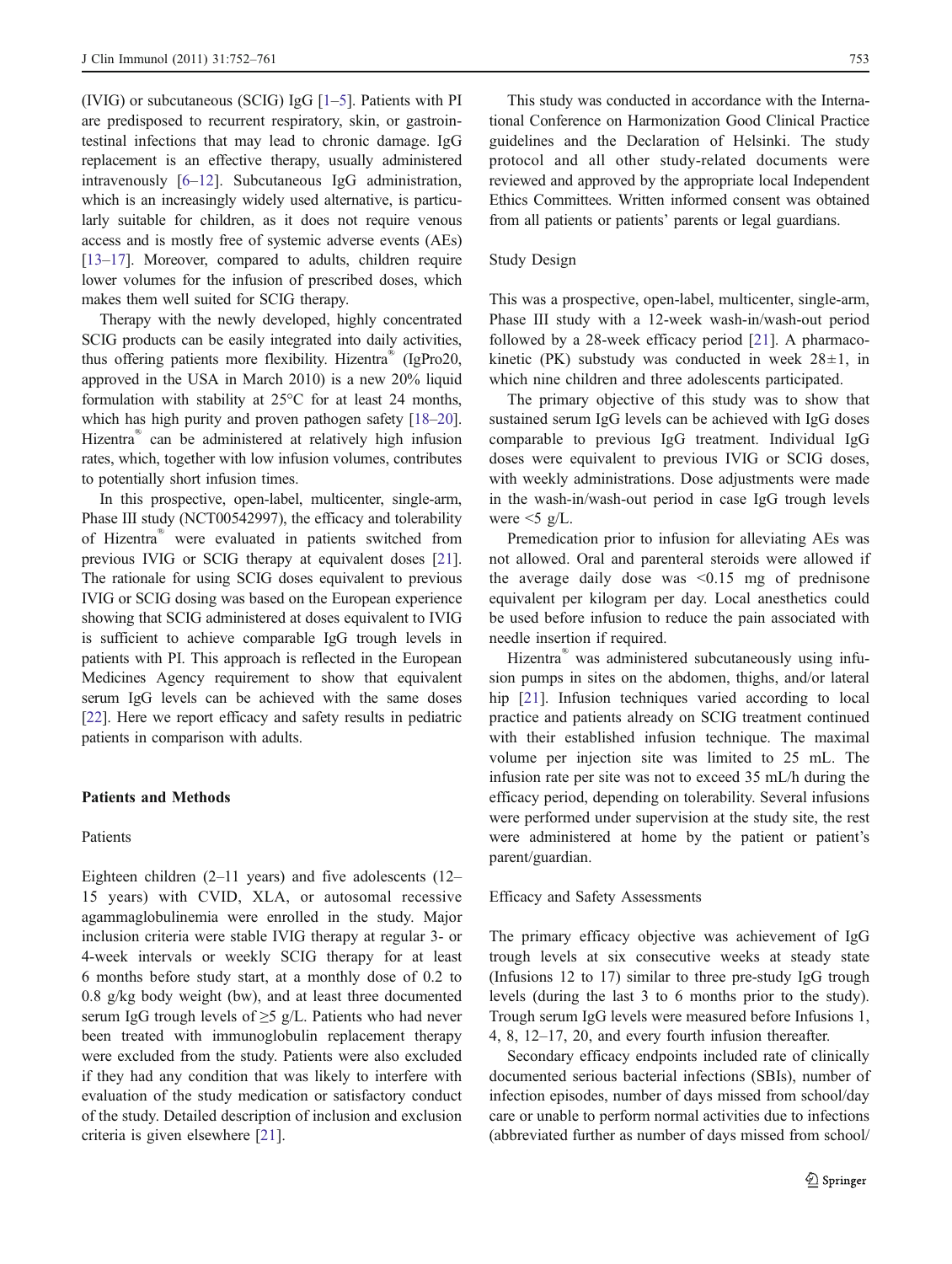day care), number of days of hospitalization due to infections, and use of antibiotics for infection prophylaxis or treatment. SBIs (bacterial pneumonia, bacteremia/septicemia, osteomyelitis/septic arthritis, bacterial meningitis, and visceral abscess) were diagnosed using pre-defined criteria adjusted to both adult and pediatric patients [\[23](#page-9-0)]. Non-serious infections were diagnosed at the discretion of the Investigators according to the national standard of medical practice.

Maximal serum IgG concentration  $(C_{\text{max}})$ , time to reaching  $C_{\text{max}}$  ( $T_{\text{max}}$ ), and area under the concentration/time curve (AUC) until the last measured concentration were evaluated. Blood samples for IgG determination were taken before Infusion 28,  $10\pm 5$  min prior to end of infusion,  $2\pm 1$  h after infusion, and after 1, 2, 3, 4, and 7 days.

Information about AEs was collected continuously. Patients or their guardians documented any findings in patient diaries and Investigators evaluated them at visits. For the analysis of local reactions, 25 preferred terms of the category "General disorders and administration site conditions" were combined in the category of local reactions. Local tolerability was assessed by the patients within 24 to 72 h after infusion and reviewed by the investigator during visits. Standard hematology, serum chemistry, and urinalysis laboratory parameters were determined at screening, before Infusions 1, 4, 28, and at the completion visit.

#### Statistical Methodology

Efficacy analyses were carried out on the intent-to-treat (ITT) population (17 children, five adolescents, and 24 adults) defined as all patients who were treated with Hizentra® during the efficacy period (starting from week 13). Safety analyses were carried out on the alltreated population (18 children and five adolescents) defined as all patients who were treated with Hizentra® during any study period. PK analyses were carried out on the per-protocol pharmacokinetic population (nine children and three adolescents) comprising all patients who had received uniformly repeated weekly doses of Hizentra<sup>®</sup> at least 12 weeks before week  $28 \pm 1$ , with not more than three missing samples or outliers in the AUC sampling period.

For primary efficacy analyses, six consecutive steadystate IgG trough values were aggregated to the patient's median value. The same procedure was used for the three most recent IgG trough values  $\geq$ 5 g/L from the previous treatment [[21\]](#page-9-0). A post hoc analysis with point estimates and a two-sided 95% confidence interval (CI) for the change from pre-study serum IgG levels was performed using the Hodges–Lehmann nonparametric analysis.

The rate of SBIs per patient per year was estimated with a 99% upper confidence limit (CL), and the number of infection episodes was estimated with a two-sided 95% CI. Other secondary endpoints were summarized with descriptive statistics. AUC was obtained by the trapezoidal rule between the first and last IgG measurement, ignoring outliers.

Adverse events were coded using the Medical Dictionary for Regulatory Activities (MedDRA), version 12.0. Temporally associated AEs were defined as occurring between the start of infusion and 72 h after the end of infusion.

# Results

## Patients

All 23 pediatric patients screened were enrolled in the study. Two of these discontinued due to unrelated adverse events (after week 2 and after week 36). The remaining 21 pediatric patients completed the study. Of 28 adults enrolled, 22 completed the study.

The proportion of females among children was three times lower than that of males (Table [I](#page-3-0)), due to the high proportion of patients with XLA (all males).

# Study Drug Administration

All patients in the ITT population received the intended 12 infusions during the wash-in/wash-out period. Most patients received the planned 40 infusions during the study: 16 children (94%), five adolescents (80%), and 17 (71%) adults. Five adults (21%) received 41 infusions.

The mean (SD) of individual median Hizentra® doses per week for the entire study period was 129.9 (46.2) mg/kg bw in children (range,  $76-262$  mg/kg bw) and  $113.7$  (28.0) mg/ kg bw in adolescents (range, 72–150 mg/kg bw), both very similar to the dose of 114.3 (27.6) mg/kg bw administered in adults (range, 59–189 mg/kg bw).

Dose increases of >10% of the planned dose were made in four children and one adolescent during the wash-in/wash-out period. One child and one adolescent had dose decreases of >10%. Dose adjustments in adults were not necessary.

The mean of the individual median infusion rates was lower in children (19.0 mL/h) compared to adolescents and adults (31.2 and 28.5 mL/h, respectively). The median duration of infusion per week was 0.78 h (range, 0.3–2.5 h) in children and 1.0 h (range, 0.5–2.5 h) in adolescents, which was lower than that in adults  $(1.42 \text{ h}; \text{range}, 0.7–3.3 \text{ h})$ because of the higher total dose administered in adults.

# Efficacy

## Primary Efficacy Endpoint

The study objective was met: Hizentra® treatment resulted in serum IgG trough levels comparable to or higher than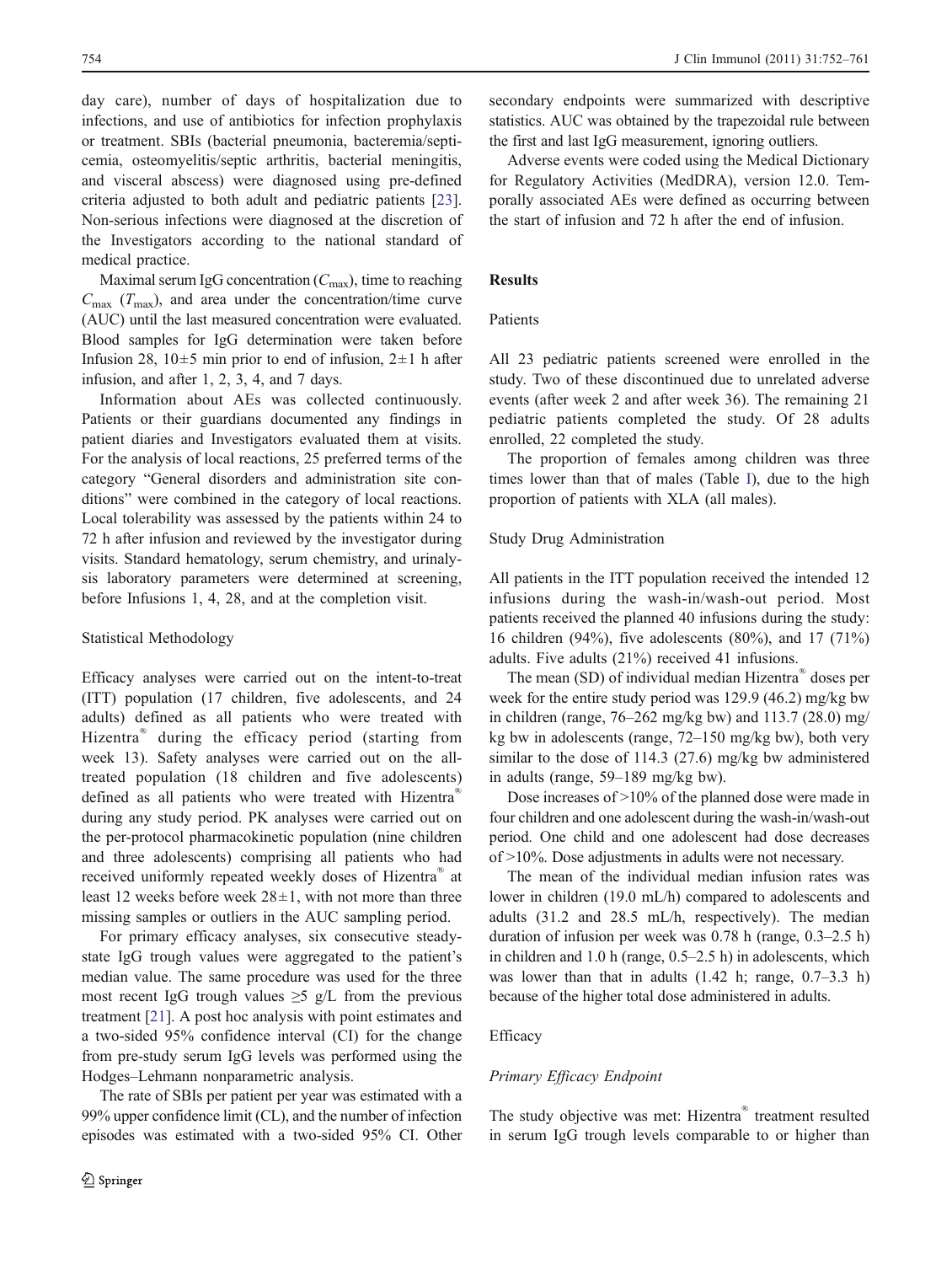<span id="page-3-0"></span>Table I Demographic and baseline characteristics  $(A<sup>2</sup>)$ 

| baseline characteristics<br>(AT population)                                                                                                                                                | Characteristic                         | Children<br>$2-11$ years<br>$N = 18$ | Adolescents<br>$12-15$ years<br>$N=5$ | Adults<br>$16-64$ years<br>$N = 28$ |
|--------------------------------------------------------------------------------------------------------------------------------------------------------------------------------------------|----------------------------------------|--------------------------------------|---------------------------------------|-------------------------------------|
|                                                                                                                                                                                            | Gender, $n$ $(\%)$                     |                                      |                                       |                                     |
|                                                                                                                                                                                            | Female                                 | 5(27.8)                              | 0(0)                                  | 11(39.3)                            |
|                                                                                                                                                                                            | Male                                   | 13(72.2)                             | 5(100)                                | 17(60.7)                            |
|                                                                                                                                                                                            | Age (years)                            |                                      |                                       |                                     |
|                                                                                                                                                                                            | Mean (SD)                              | 7.2(2.5)                             | 14.0 $(1.0)$                          | 34.1 (12.7)                         |
|                                                                                                                                                                                            | Median (Range)                         | $7.5(3-11)$                          | $14.0(13-15)$                         | $32.5(16-60)$                       |
|                                                                                                                                                                                            | Weight (kg)                            |                                      |                                       |                                     |
|                                                                                                                                                                                            | Mean $(SD)$                            | 25.9(11.06)                          | 57.1 (15.84)                          | 69.2 (13.34)                        |
|                                                                                                                                                                                            | Median (Range)                         | $22.0(13-56)$                        | 53.3 $(36-77)$                        | $70.2(41 - 96)$                     |
|                                                                                                                                                                                            | BMI $(kg/m2)$                          |                                      |                                       |                                     |
| $AT$ all treated (23 pediatric<br>patients), N number of patients<br>in age group, SD standard<br>deviation, CVID common<br>variable immunodeficiency, XLA<br>X-linked agammaglobulinemia, | Mean (SD)                              | 16.4(2.88)                           | 20.6(2.29)                            | 23.3(3.96)                          |
|                                                                                                                                                                                            | Median (Range)                         | $15.3(12-24)$                        | $20.1(18-23)$                         | $23.0(16-32)$                       |
|                                                                                                                                                                                            | Primary disease                        |                                      |                                       |                                     |
|                                                                                                                                                                                            | CVID, $n$ $\left(\frac{9}{0}\right)$   | 7(38.9)                              | 0(0)                                  | 23(82.1)                            |
|                                                                                                                                                                                            | $XLA$ , $n$ $\left(\frac{9}{0}\right)$ | 10(55.6)                             | 5(100)                                | 5(17.9)                             |
| ARAG autosomal recessive<br>agammaglobulinemia                                                                                                                                             | ARAG, $n$ $\left(\frac{0}{0}\right)$   | 1(5.6)                               | 0(0)                                  | 0(0)                                |

those achieved with previous therapy. The mean of the individual pre-study median IgG trough level in children was 6.94 g/L, and in adolescents, 7.99 g/L compared with 7.81 g/L in adults (Table [III](#page-5-0)). The mean of the individual median IgG trough levels measured before Infusions 12 to 17 were 7.86 g/L in children, and 7.91 g/L in adolescents compared with 8.31 g/L in adults, suggesting that IgG levels were maintained in all age groups.

Children achieved the largest increase in mean of the individual median IgG trough levels from baseline to study end (13.3%), while the change in adolescents and adults was small (Fig. 1). Most likely, this observation was due to the fact that two thirds of the children  $(n=11)$  had been treated with IVIG prior to the study and had a pre-study



Fig. 1 Individual median serum IgG trough levels before and during the study. Median values were calculated for each patient for pre-study IgG levels and IgG levels measured before Infusions 12 to 17 (efficacy period; primary efficacy endpoint) and before Infusions 12 to 41 (entire study period)

IgG trough level of 6.47 g/L (mean of individual medians). The IgG trough level measured before Infusions 12 to 17 in these children was 7.92 g/L (mean of individual medians), which corresponded to an increase of 22.4%. In comparison, the pre-study IgG trough level in children previously treated with SCIG  $(n=6, \text{mean of individual medians})$ 7.80 g/L) was similar to the level achieved with Hizentra® . The four adolescents who had previously been on SCIG had a pre-study IgG trough level of 8.65 g/L (mean of individual medians). Adults previously treated with IVIG had a larger increase in IgG levels  $(n=13, \text{ from } 7.15 \text{ to } 10^{-19})$ 8.14 g/L) compared with those previously on SCIG  $(n=9)$ . from 8.76 to 8.56 g/L), similarly to children.

A post hoc statistical analysis of the change from baseline in serum IgG trough levels confirmed that IgG levels were maintained in adolescents and adults, and increased in children. For the efficacy period of the study (Infusions  $12-17$ ), the mean change from baseline in IgG levels was most pronounced in children (0.920 g/L), with a Hodges–Lehmann point estimate for the change from baseline of 0.680 g/L. The two-sided 95% CI for this change (0.030, 1.500) suggested a significant difference in IgG levels from pre-study level to the level achieved during the efficacy period. The corresponding change from baseline in adolescents and adults indicated stable IgG levels and no significant difference from pre-study to study IgG levels (Table [III\)](#page-5-0). Similar results were obtained for the entire study period (Infusions 12–41). A significant increase in IgG levels from baseline was observed in children, while the IgG levels in the other age groups remained stable (Table [III](#page-5-0)).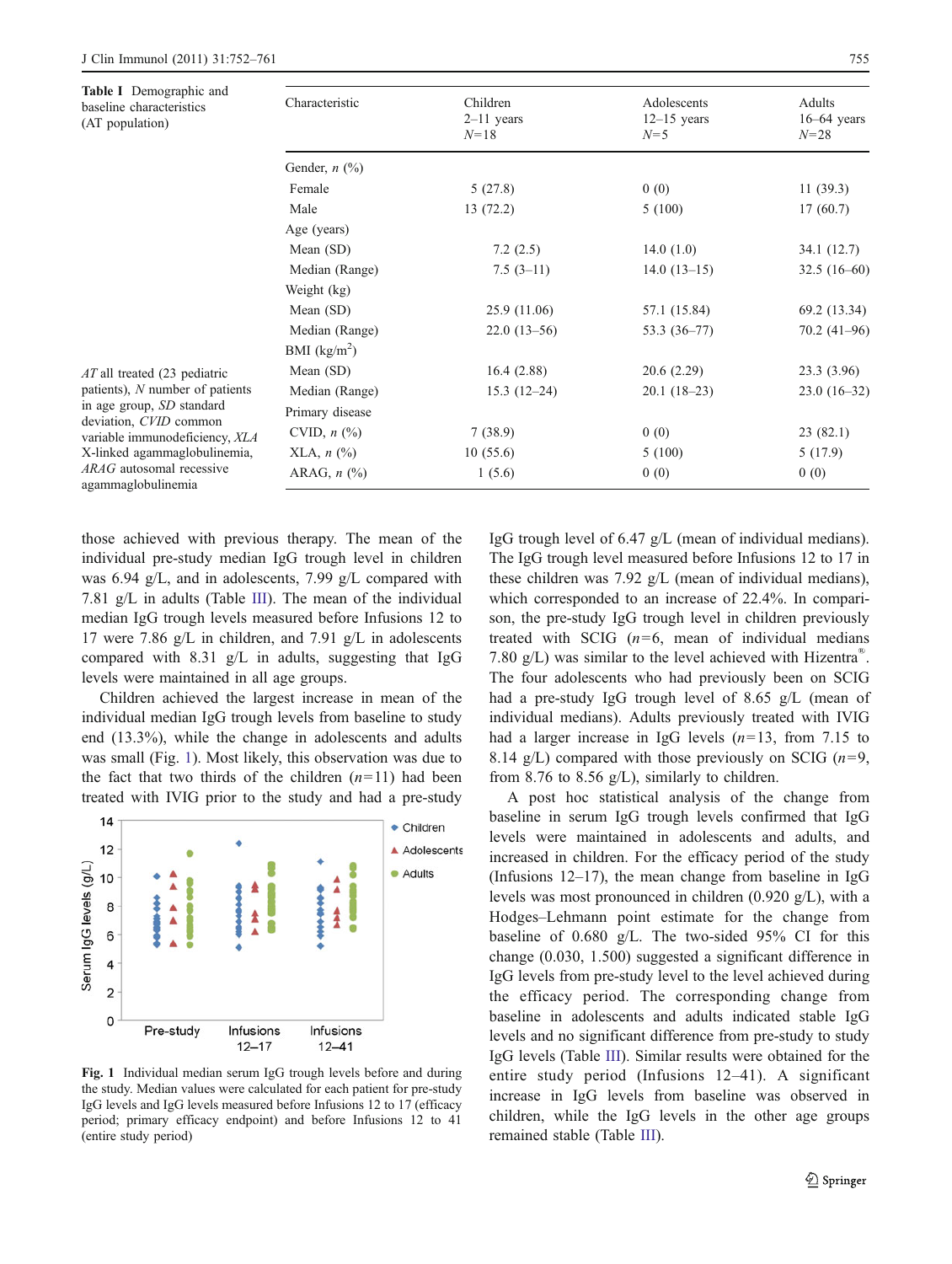In a robustness analysis of IgG trough values excluding the seven pediatric patients who had dose adjustments, no relevant difference was observed compared to the analysis for the ITT population.

#### Pharmacokinetic Parameters

Nine children and three adolescents participated in the PK substudy. There were no clinically relevant differences between children, adolescents, and adults  $(n=11)$  in the PK parameters for serum IgG.

In children, slightly lower mean values compared to adults were observed for  $C_{\text{max}}$  (8.09 vs. 8.31 g/L) and AUC (52.30 vs. 54.52 day×g/L), which was in agreement with the slightly lower mean IgG trough concentrations in children. Corresponding values in adolescents were similar to those in adults (Table II).

# Secondary Efficacy Endpoints

Hizentra® was effective in maintaining the rate of infections at a very low level. No SBIs were reported during the efficacy period of the study (Table [III](#page-5-0)). A child with a history of recurrent severe pneumonia experienced an SBI of pneumonia during the wash-in/wash-out period.

Although the annual rate of all infections (including SBIs) in children was slightly lower than in adults (4.77 vs. 5.47 infections per patient per year; Table [III](#page-5-0)), no agerelated trends in the incidence of specific types of infection were observed. The most frequent type of infection was cough (seven events in children and six events in adolescents), followed by upper respiratory tract infection (eight events in children and two events in adolescents) and bronchitis (four events in children only).

Eight children missed 139 days from school/day care and three children spent a total of 78 days in hospital (Table [III](#page-5-0)). Of these, the child with recurrent pneumonia missed 71 days from school and spent 63 days in hospital. This child's experience differed substantially from that of the other patients in the study, regardless of age. Therefore, a post hoc analysis excluding this child was performed to evaluate the efficacy in patients with less severe disease (Table [III\)](#page-5-0). In comparison, four adolescents missed only 5 days and none was hospitalized, while eight adults missed 54 days and one adult spent 8 days in hospital. Treatment with antibiotics for prophylaxis or against infections was prescribed to 11 children (442 days) and one adolescent (1 day). The child with recurrent pneumonia was treated for 182 days. Excluding this child, the rate of days on antibiotics in children was twofold lower than the one in adults (Table [III](#page-5-0)).

Safety and Tolerability

#### Local Reactions

Local tolerability results showed that patients tolerated Hizentra® administration well. Children and adolescents experienced 27 and 7 local reactions, respectively (0.040 and 0.035 events per infusion). In children, the most frequent local reactions were infusion site mass (five events), infusion site pruritus (five events), and infusion site pain (four events), followed by infusion site reaction (three events). Adolescents experienced infusion site pruritus (four events), infusion site swelling (two events), and infusion site extravasation (one event). Most of the local reactions were mild in intensity (26 events in children and three in adolescents; Table [IV\)](#page-6-0). A total of four moderate local reactions were reported, and only one was severe. Adults reported more local reactions in general, most being mild in intensity (67 of 76 events), yet the rates of moderate local reactions were similar to those in pediatric patients.

Patients or their guardians evaluated the local tolerability as "very good" or "good" for 98.5% of the infusions in children; a rating of "fair" or "poor" was given only for five  $(0.7\%)$  and two  $(0.3\%)$  infusions, respectively. In adolescents, local tolerability was rated as "very good" or "good" for  $95.5\%$  of the infusions and "fair" for nine  $(4.5\%)$ infusions. Local tolerability assessments in adults were similar to those in pediatric patients: 95.5% of the infusions were rated as "very good" or "good," 4.0% as "fair," and 0.4% as "poor."

Table II PK parameters by age group (PPK population)

| Parameter                              | Children<br>$2-11$ years<br>$N=9$ | Adolescents<br>$12-15$ years<br>$N=3$ | Adults<br>$16-64$ years<br>$N = 11$ |
|----------------------------------------|-----------------------------------|---------------------------------------|-------------------------------------|
| $C_{\text{max}}$ (g/L), mean (SD)      | 8.09 (1.492)                      | 8.60 (1.443)                          | 8.31 (1.096)                        |
| $T_{\text{max}}$ (day), median (range) | $2.06(0.94 - 6.92)$               | $1.98(1.93-2.94)$                     | $2.07(0.95-3.98)$                   |
| AUC (day $\times$ g/L), mean (SD)      | 52.30 (9.987)                     | 54.91 (11.548)                        | 54.52 (8.672)                       |

PPK per-protocol pharmacokinetic, N number of patients in age group,  $C_{\text{max}}$  maximum concentration,  $T_{\text{max}}$  time point of maximum concentration, AUC area under the concentration–time curve until last measured concentration, SD standard deviation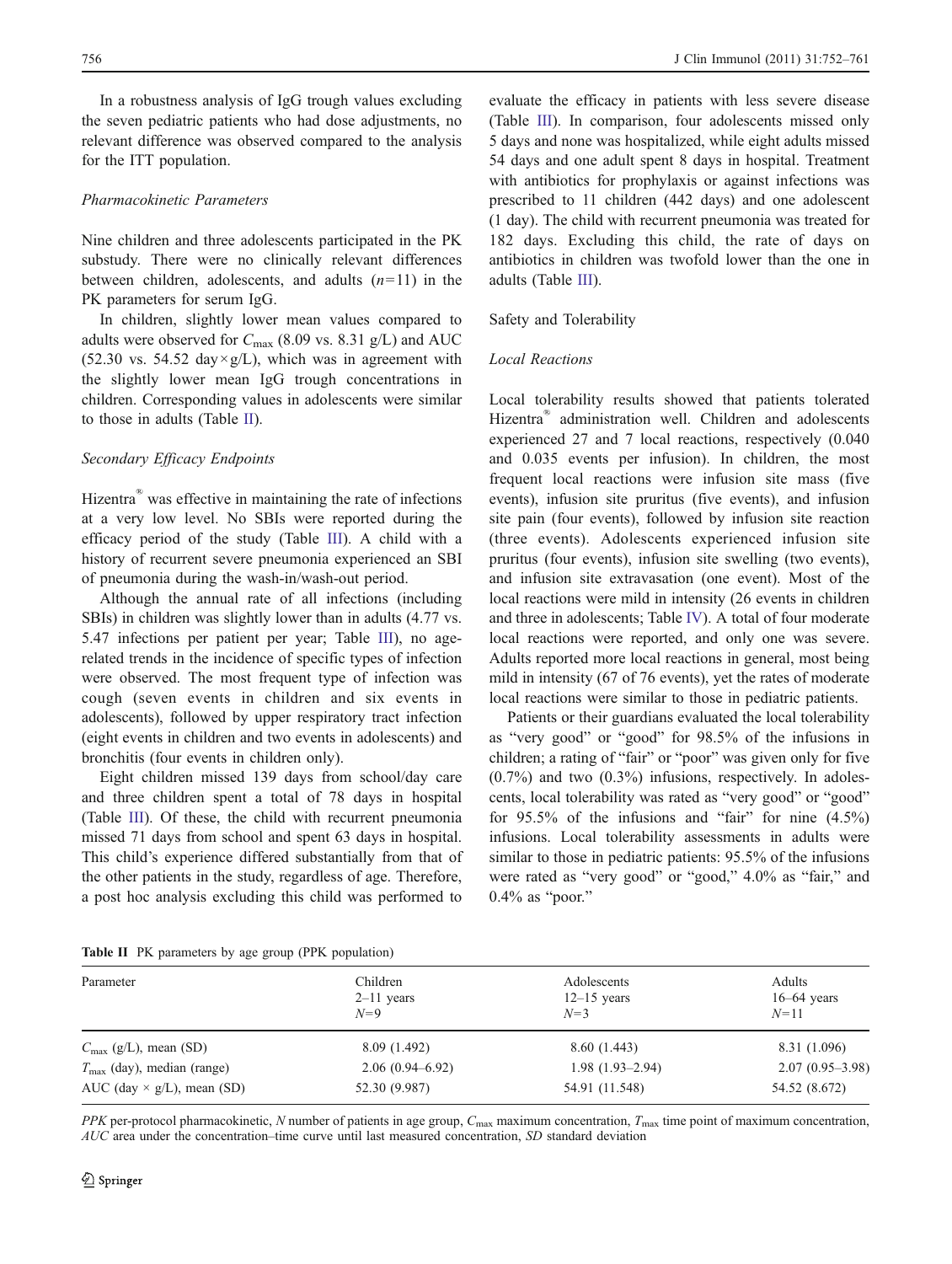#### <span id="page-5-0"></span>Table III Efficacy endpoints (ITT population)

| Efficacy endpoint                                            | Children<br>$2-11$ years<br>$N = 17$ | Adolescents<br>$12-15$ years<br>$N=5$ | Adults<br>$16-64$ years<br>$N = 24$ |
|--------------------------------------------------------------|--------------------------------------|---------------------------------------|-------------------------------------|
| IgG trough levels                                            |                                      |                                       |                                     |
| Pre-study                                                    |                                      |                                       |                                     |
| $Mean \pm SD$                                                | $6.94 \pm 1.223$                     | $7.99 \pm 1.946$                      | $7.81 \pm 1.666$                    |
| Median (range)                                               | $6.77(5.3-10.1)$                     | $7.88(5.4 - 10.3)$                    | $7.49(5.3 - 11.7)$                  |
| Infusions $12-17^{a, e}$                                     |                                      |                                       |                                     |
| $Mean \pm SD$                                                | $7.86 \pm 1.720$                     | $7.91 \pm 1.432$                      | $8.31 \pm 1.250$                    |
| Median (range)                                               | $7.66(5.1-12.4)$                     | $7.54(6.2-9.5)$                       | $8.15(6.3-10.9)$                    |
| Infusions 12-41f                                             |                                      |                                       |                                     |
| $Mean \pm SD$                                                | $7.78 \pm 1.510$                     | $8.14 \pm 1.390$                      | $8.32 \pm 1.211$                    |
| Median (range)                                               | $7.67(5.2 - 11.2)$                   | $7.71(6.7-9.9)$                       | $8.25(6.4-10.8)$                    |
| <b>SBIs</b>                                                  |                                      |                                       |                                     |
| Number (%) of patients <sup>b</sup>                          | 0(0)                                 | 0(0)                                  | 0(0)                                |
| Number of events (annual rate per patient)                   | 0(0)                                 | 0(0)                                  | 0(0)                                |
| [upper 99% CL]                                               | $[0.511]$                            | [1.705]                               | [0.376]                             |
|                                                              | $[0.543]^{d}$                        | <b>NA</b>                             | <b>NA</b>                           |
| All infections                                               |                                      |                                       |                                     |
| Number $(\%)$ of patients <sup>b</sup>                       | 15 (88.2)                            | 3(60.0)                               | 18 (75.0)                           |
| Number of events (annual rate per patient)                   | 43 (4.77)                            | 14(5.18)                              | 67 (5.47)                           |
|                                                              | 40 $(4.714)^d$                       | NA                                    | <b>NA</b>                           |
| $[95\% \text{ CI}]$                                          | [3.452; 6.426]                       | [2.833; 8.695]                        | [4.241; 6.949]                      |
|                                                              | $[3.368, 6.419]$ <sup>d</sup>        | <b>NA</b>                             | <b>NA</b>                           |
| Days missed from school/day care                             |                                      |                                       |                                     |
| Number $(\%)$ of patients <sup>c</sup>                       | 8(47.1)                              | 4(80.0)                               | 8(33.3)                             |
| Number of days (annual rate per patient)                     | 139 (14.90)                          | 5(1.79)                               | 54 (4.28)                           |
|                                                              | 68 $(7.74)^d$                        | NA                                    | NA                                  |
| Days hospitalized due to infection                           |                                      |                                       |                                     |
| Number $(\%)$ of patients <sup>c</sup>                       | 3(17.7)                              | 0(0)                                  | 1(4.2)                              |
| Number of days (annual rate per patient)                     | 78 (8.36)                            | 0(0)                                  | 8(0.63)                             |
|                                                              | 15 $(1.71)^d$                        | NA                                    | NA                                  |
| Days with antibiotics for infection prophylaxis or treatment |                                      |                                       |                                     |
| Number $(\%)$ of patients <sup>b</sup>                       | 11 (64.7)                            | 1(20.0)                               | 17(70.8)                            |
| Number of days (annual rate per patient)                     | 442 (49.04)                          | 1(0.37)                               | 727 (59.38)                         |
|                                                              | 260 $(30.64)^d$                      | <b>NA</b>                             | <b>NA</b>                           |

With the exception of IgG trough levels, data are for the efficacy period

ITT intent-to-treat, N number of patients in age group, SBI serious bacterial infections, CL confidence limit, CI confidence interval, NA not applicable

<sup>a</sup> Primary efficacy endpoint

<sup>b</sup> The total number of days in the study was 3,290 (children), 986 (adolescents), and 4,469 (adults)

 $\degree$ The total number of days from patient diaries was 3,406 (children), 1,020 (adolescents), and 4,607 (adults)

<sup>d</sup> Data excluding the patient who suffered from recurrent pneumonias

<sup>e</sup> Data from a post hoc nonparametric analysis of the change in IgG levels from baseline to the efficacy period (Infusions 12–17): children (mean change from baseline, 0.920; Hodges–Lehmann point estimate, 0.680; two-sided 95% CI, 0.030, 1.500); adolescents (mean change from baseline, −0.089; Hodges–Lehmann point estimate, −0.152; two-sided 95% CI, −0.770, 0.810); adults (mean change from baseline, 0.366; Hodges– Lehmann point estimate, 0.377; two-sided 95% CI, −0.058, 0.838)

<sup>f</sup> Data from a post hoc nonparametric analysis of the change in IgG levels from baseline to the entire study period (Infusions 12-41): children (mean change from baseline, 0.846; Hodges–Lehmann point estimate, 0.683; two-sided 95% CI, 0.055, 1.445); adolescents (mean change from baseline, 0.145; Hodges–Lehmann point estimate, −0.020; two-sided 95% CI, −0.370, 1.300); adults (mean change from baseline, 0.386; Hodges– Lehmann point estimate, 0.355; two-sided 95% CI, −0.090, 0.820)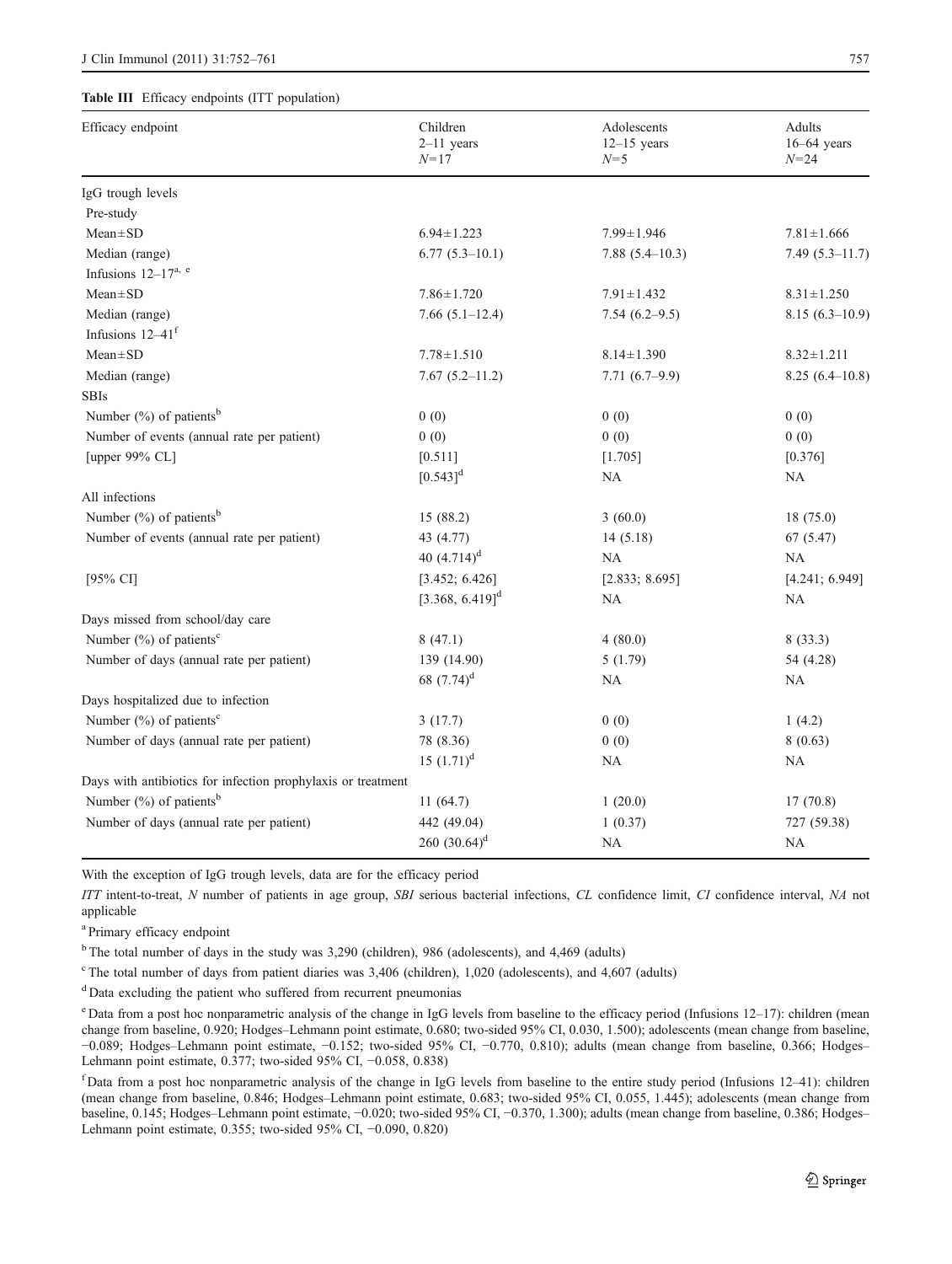#### <span id="page-6-0"></span>Table IV Local reactions (AT population)

| Local reaction                                           | Children<br>$2-11$ years<br>$N = 18$<br>$N_i = 678$ | Adolescents<br>$12-15$ years<br>$N=5$<br>$N_i = 199$ | Adults<br>$16-64$ years<br>$N = 28$<br>$N_i = 954$ |
|----------------------------------------------------------|-----------------------------------------------------|------------------------------------------------------|----------------------------------------------------|
| Total, no. of AEs (rate per infusion)                    |                                                     |                                                      |                                                    |
|                                                          | 27(0.040)                                           | 7(0.035)                                             | 76 (0.080)                                         |
| Mild local reactions, no. of AEs (rate per infusion)     |                                                     |                                                      |                                                    |
| Total                                                    | 26(0.038)                                           | 3(0.015)                                             | 67(0.070)                                          |
| Moderate local reactions, no. of AEs (rate per infusion) |                                                     |                                                      |                                                    |
| Total                                                    | 1(0.001)                                            | 3(0.015)                                             | 9(0.009)                                           |
| Infusion site nodule                                     | 1(0.001)                                            | $\mathbf{0}$                                         | $\mathbf{0}$                                       |
| Infusion site pruritus                                   | $\mathbf{0}$                                        | 2(0.010)                                             | $\Omega$                                           |
| Infusion site swelling                                   | $\Omega$                                            | 1(0.005)                                             | 1(0.001)                                           |
| Infusion site inflammation                               | $\Omega$                                            | $\mathbf{0}$                                         | 1(0.001)                                           |
| Infusion site pain                                       | $\Omega$                                            | $\Omega$                                             | 2(0.002)                                           |
| Infusion site reaction                                   | $\mathbf{0}$                                        | $\Omega$                                             | 3(0.003)                                           |
| Infusion-related reaction                                | $\boldsymbol{0}$                                    | $\Omega$                                             | 2(0.002)                                           |
| Severe local reactions, no. of AEs (rate per infusion)   |                                                     |                                                      |                                                    |
| Total                                                    | $\boldsymbol{0}$                                    | 1(0.005)                                             | $\Omega$                                           |
| Infusion site pruritus                                   | $\boldsymbol{0}$                                    | 1(0.005)                                             | $\Omega$                                           |
|                                                          |                                                     |                                                      |                                                    |

# Overall Adverse Events

AT all treated, N number of patients in age group, N<sup>i</sup> number of infusions, AEs adverse events

A summary of all AEs, including local reactions, is provided in Table V.

The rates of AEs, excluding local reactions, were similar in all age groups: 107 AEs occurred during 678 infusions in children (rate 0.158 AEs per infusion) and 41 AEs occurred during 199 infusions in adolescents (rate 0.206 AEs per infusion), compared with 269 AEs during 954 infusions in adults (0.282 AEs per infusion). Excluding local reactions, the most common AEs in children were cough and upper respiratory tract infection (12 and 10 events, respectively; rates 0.018 and 0.015 events per infusion); in adolescents, cough was the most common AE (eight events, rate 0.040).

The rates of temporally associated AEs other than local reactions were somewhat lower in pediatric patients than in adults: 0.090 AEs per infusion in children and 0.085 AEs per infusion in adolescents, compared with 0.148 AEs per infusion in adults. The most common temporally associated AEs were respiratory infections, such as cough, upper respiratory tract infection, and bronchitis.

The frequency of related AEs was lower in children and adolescents than in adults. Excluding local reactions, 20 related AEs were reported in children and four in adolescents (rates 0.029 and 0.020 AEs per infusion, respectively). Excluding local reactions and infections, the most common related AEs in children were pruritus (six events, rate 0.009 events per infusion), erythema (three

Table V Summary of adverse events including local reactions (AT population)

|              |                          | Adults                       |
|--------------|--------------------------|------------------------------|
|              |                          | $16-64$ years                |
| $N = 18$     | $N=5$                    | $N = 28$                     |
| $N_i = 678$  | $N_i = 199$              | $N_i = 954$                  |
| 18 (100)     | 5(100)                   | 27 (96.4)                    |
| 7(38.9)      | 2(40.0)                  | 22(78.6)                     |
| 17(94.4)     | 5(100)                   | 26(92.9)                     |
| 7(38.9)      | 2(40.0)                  | 20(71.4)                     |
| 3(16.7)      | $\mathbf{0}$             | 2(7.1)                       |
| 2(11.1)      | $\mathbf{0}$             | 4(14.3)                      |
| $\mathbf{0}$ | $\theta$                 | 3(10.7)                      |
|              | Children<br>$2-11$ years | Adolescents<br>$12-15$ years |

 $AT$  all treated, N number of patients in age group,  $N_i$  number of infusions, AEs adverse events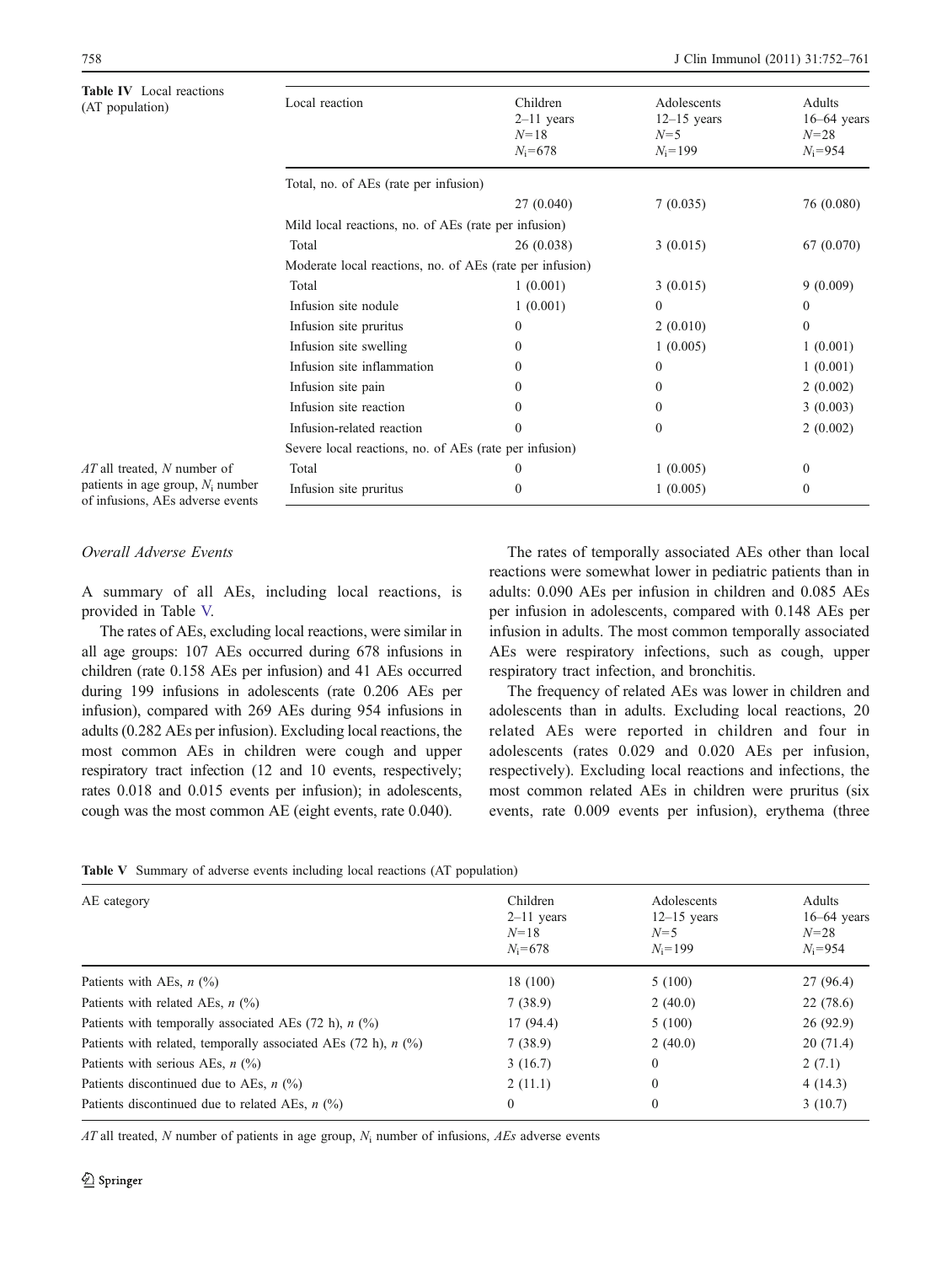events, rate 0.004 events per infusion), and psychomotor hyperactivity (three events, rate 0.004 events per infusion). Two related events of headache were reported in children (rate 0.003 events per infusion). In adolescents, the only related AE reported more than once was pruritus (three events, rate 0.015 events per infusion). Adults experienced more related AEs, which were neither local reactions nor infections, the most frequent being headache (11 events, rate 0.012 events per infusion), fatigue (five events, rate 0.005 events per infusion), and pruritus (five events, rate 0.005 events per infusion).

Almost all AEs, excluding local reactions, were mild or moderate in intensity: 95.3% in children and 97.6% in adolescents. Five patients experienced six severe AEs (chest pain, C-reactive protein increased, appendicitis, bronchitis, pneumonia, and cough). In adults, no severe AEs were reported.

# Serious Adverse Events and Adverse Events Leading to Discontinuation

No deaths occurred during the study. Serious AEs and AEs leading to discontinuation (all unrelated) were reported only in children.

Three children (16.7%) experienced five SAEs, none of them related to study medication. A 5-year-old girl with a diagnosis of CVID experienced three SAEs: one event of pyrexia and two events of X-ray proven pneumonia. The first event of pneumonia, occurring in the wash-in/wash-out period, was moderate in intensity and was considered an SBI according to the pre-specified FDA criteria because chest X-ray/CT scan showed distinctive nodular and new infiltrative changes in both lungs, despite negative sputum and blood cultures. Approximately a month later, when the patient was hospitalized for diagnostic purposes, bronchoalveolar lavage was positive for atypical mycobacteria in polymerase chain reaction test. Tests for Mycobacterium tuberculosis were negative. With appropriate antibiotic treatment, this SBI resolved after 34 days without sequelae. Four days after Infusion 14, during the efficacy period, the patient experienced pyrexia that was reported as an SAE of moderate intensity; after treatment with antibiotics and ibuprofen, the event resolved after 2 days without sequelae. Four days after Infusion 22, the patient experienced pneumonia that was reported as an SAE of severe intensity. She had fever and cough, and her laboratory tests were indicative of an ongoing inflammatory process (white blood cells  $25.69 \times 10^9$ ; C-reactive protein 31.8 mg/L; hemoglobin 9.7 g/dL; ALT 13.1 U/L). Because of the underlying lung disease and medical history of recurrent pneumonia, this event was an acute exacerbation of the existing pneumonia, and thus not considered an additional SBI. The patient completed the study as planned. Two other SAEs—diarrhea

(mild) experienced by a 7-year-old girl and appendicitis (severe) experienced by a 10-year-old girl—resolved without sequelae after 2 and 5 days, respectively.

After Infusion 2, an 8-year-old boy with XLA discontinued because of myalgia, pyrexia, and nausea (moderate intensity), and chest pain and C-reactive protein increased (severe intensity). All these AEs were considered unrelated to study medication and resolved without sequelae. The patient was diagnosed with cystic lymphangioma, and thoracic surgery was performed. A 5-year-old boy with XLA discontinued because of anemia of moderate intensity occurring after Infusion 32. The patient had suffered from anemia for 1 year before entering the study and had low hemoglobin values throughout the study ( $\leq 10.1$  g/dL), as well as abnormally low values for hematocrit, mean corpuscular hemoglobin, mean corpuscular hemoglobin concentration, and mean corpuscular volume at all measurements. The AE was considered unrelated to study medication and was ongoing at final assessment.

## Laboratory Tests

Laboratory tests were unremarkable. Median values and ranges of hematology and serum chemistry variables did not show any relevant changes over time. Individual hematology, blood chemistry, and urinalysis values lying outside the normal range were considered by the investigator as not clinically significant in all but two patients. A 10-year-old girl with a history of anemia had low values for hemoglobin, hematocrit, and mean corpuscular volume at most measurements during the study. She was diagnosed with mild iron deficiency anemia that was unrelated to study treatment and resolved without sequelae after 95 days. The 5-year-old boy who discontinued because of anemia had low values for hematocrit, hemoglobin, and several other hematology tests before Infusion 28 and at the completion visit, and a high platelet count at the completion visit.

## Discussion

This is the first report of Hizentra® treatment in pediatric patients with PI at doses equivalent to those in previous therapy. Sustained IgG levels were achieved at equivalent SCIG doses compared with previous IVIG or SCIG therapy, and thus the primary objective of this study was met. A statistically significant increase in IgG levels from baseline was observed in children. Children and adolescents responded well to therapy and even achieved greater improvements in some endpoints compared with adults.

IgG trough levels achieved with equivalent doses were similar to or higher than those with previous therapy, suggesting that frequent subcutaneous administration con-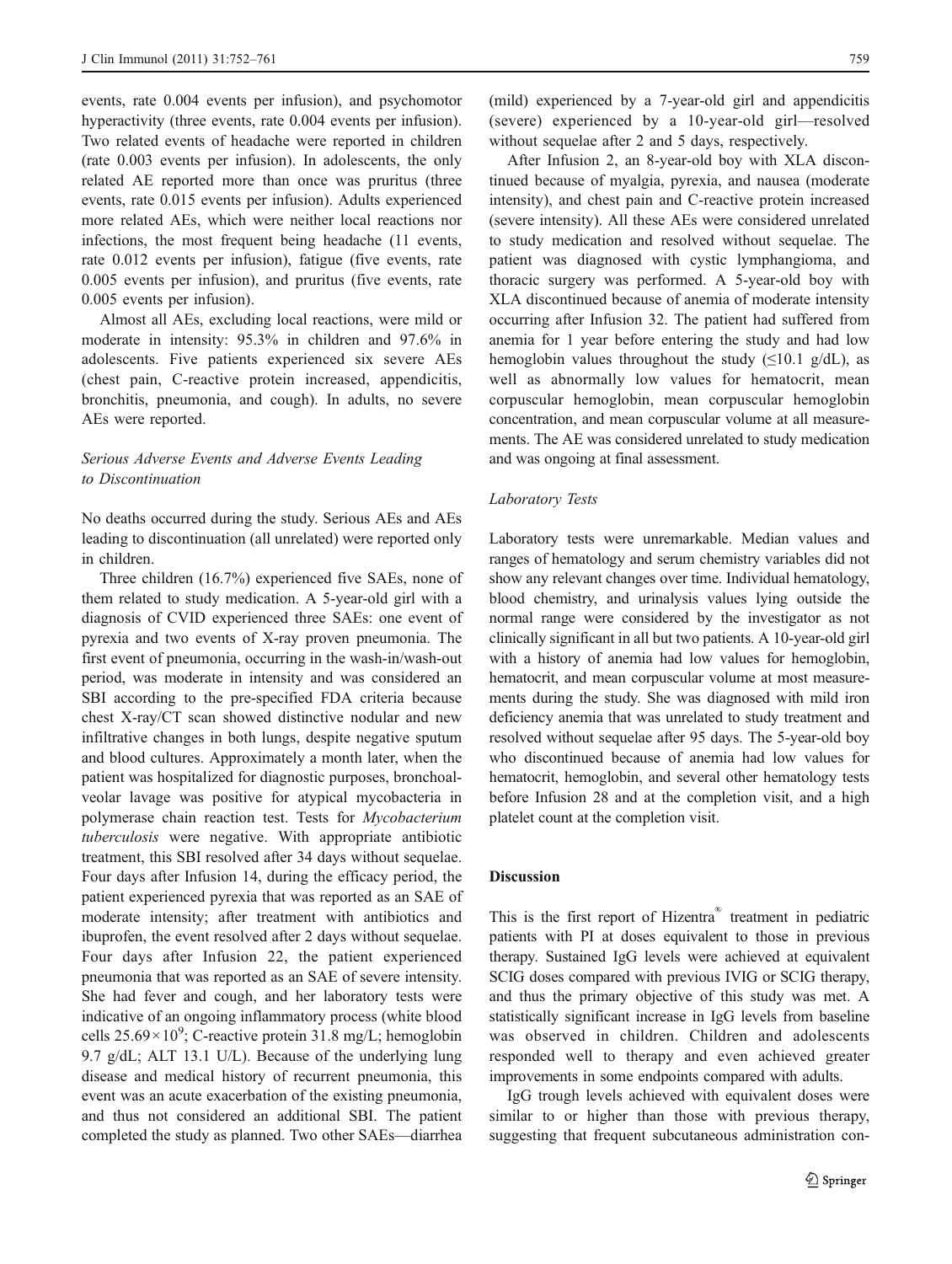<span id="page-8-0"></span>tributed to stabilization of serum IgG levels. In particular, Hizentra® treatment resulted in an increase of 22.4% in IgG trough levels in children who had been previously treated with equivalent IVIG doses. The mean IgG trough levels in adolescents, most of whom had been treated with SCIG previously, were maintained at levels between 6.2 and 9.5 g/L, which are considered sufficient for protection against infections [\[24](#page-9-0)–[26](#page-9-0)]. Similar IgG trough levels have been published previously in pediatric patients treated with IVIG or SCIG preparations. At monthly IgG doses of 200– 741 mg/kg, serum IgG trough concentrations of 5.68– 14.51 g/L in children and 8.2–13.9 g/L in adolescents were reported in a study of Privigen® , a 10% IVIG [[9](#page-9-0)]. Mean IgG trough levels achieved with Vivaglobin® , a 16% SCIG, in children aged 2–11 years, were 9.2  $(\pm 2.4)$  g/L [[15\]](#page-9-0). IgG trough levels obtained with other subcutaneous preparations were similar (5.2–9.6 g/L [[13\]](#page-9-0)) or were reported to be in the normal range [[27,](#page-9-0) [28](#page-9-0)]. In a study of IVIG, 31 children with agammaglobulinemia achieved serum IgG levels between 5 and 11.4 g/L [\[29](#page-9-0)]. Thus, Hizentra<sup>®</sup> therapy normalized IgG levels similarly in all patients, regardless of their age.

The overall efficacy, assessed by the rate of infections and associated treatments, was similar in pediatric patients and adults. Therefore, SCIG therapy can be used for the treatment of PI from early childhood. The rates of all infections, including SBIs, were similar in all age groups and comparable to previously reported rates for IVIG or SCIG treatments [[9,](#page-9-0) [12](#page-9-0), [30\]](#page-9-0). The number of days missed from school, days spent in hospital, and days on antibiotics was influenced markedly by the experience of the child with recurrent pneumonia. The rates of these efficacy endpoints in the other patients were within the range of reported results [\[9](#page-9-0), [12](#page-9-0), [30](#page-9-0)–[32\]](#page-9-0).

An important observation in this study was that children tolerated SCIG administration well, with no difference to adolescents or adults. With respect to local reactions, pediatric patients even showed better tolerability compared to adults, with rates markedly lower than the rates observed in adults. In our experience beyond the scope of this study, the infusion of smaller volumes of the 20% SCIG yielded better local tolerability compared to the available 16% and 16.5% SCIG preparations.

As SCIG therapy could help minimize the impact of chronic disease on patients' and families' active lives without compromising therapy, it is particularly suitable for children. Only two children discontinued this study, with none withdrawing consent, suggesting that selfadministration was accepted well. Because children need lower infusion volumes to administer the required IgG doses, Hizentra® infusions were relatively short (in general, less than an hour) and could be easily integrated in normal daily routine, without a negative impact on patients' quality of life. This observation is in line with the results of previous studies showing quality of life improvement in PI children with SCIG therapy [[33,](#page-9-0) [34](#page-9-0)]. Considering the problematic venous access in young children, it is much more practicable to use a subcutaneous way of administration in this age group. Therapy by the subcutaneous route obviates also the use of premedication, which is an additional benefit, as shown here and in previous studies [\[15](#page-9-0)]. In addition, subcutaneous infusions are administered with much smaller needles than intravenous infusions, and the small pumps used could be comfortably carried on the body if necessary. Frequent administration (two to seven times a week) of small volumes is another option for reducing the time for each infusion for more flexibility, and may be a further option for patients as was shown in a recent retrospective study [[35\]](#page-9-0). Most importantly, SCIG therapy offers a broad variety of administration options, enabling each patient to find their preferred treatment regimen. Children at school age are more active than adults, and would feel better integrated in their environment if they did not have to miss activities due to their therapy.

In conclusion, Hizentra<sup>®</sup> is effective in maintaining or increasing IgG trough levels and in protecting pediatric patients from infections. No pediatric-specific dose requirement was necessary to achieve the desired serum IgG level. Hizentra® was well tolerated, with respect to both systemic and local reactions. The short infusion duration and the lack of severe local reactions favor self-administration, which appears to be widely accepted by patents and their families.

Acknowledgments This study was supported by CSL Behring AG, Bern, Switzerland. The opinions expressed in this paper are those of the authors. The assistance of Corinna Miede and Cordula Massion from Accovion GmbH for the statistical analyses is gratefully appreciated. The authors thank Dr. Andrea Sebald and Dr. Jeff Baggish for critical review of the manuscript. We also acknowledge the editorial assistance of Phocus Services Ltd supported by CSL Behring.

Disclosure of Conflicts of Interest Dr. Borte reports consultant fees from CSL Behring and Baxter, and honoraria for lectures from CSL Behring, Baxter, and Octapharma; Dr. Gonzalez-Quevedo, sponsorship for educational purposes and clinical trial support from CSL Behring; Dr. Grimbacher is a member of the IgPro20 Steering Committee and Advisory Boards, honoraria for presentations from Baxter and Grifols; Dr. Jolles, clinical trial support from CSL Behring, Baxter, and Octapharma, consultant fees from Baxter and Octapharma; and Dr. Zenker and J. Neufang-Hueber are employees of CSL Behring. No other potential conflicts of interest were reported.

## References

- 1. Berger M. Principles of and advances in immunoglobulin replacement therapy for primary immunodeficiency. Immunol Allergy Clin North Am. 2008;28:413–37.
- 2. Buckley RH. Primary immunodeficiency diseases due to defects in lymphocytes. N Engl J Med. 2000;343:1313–24.